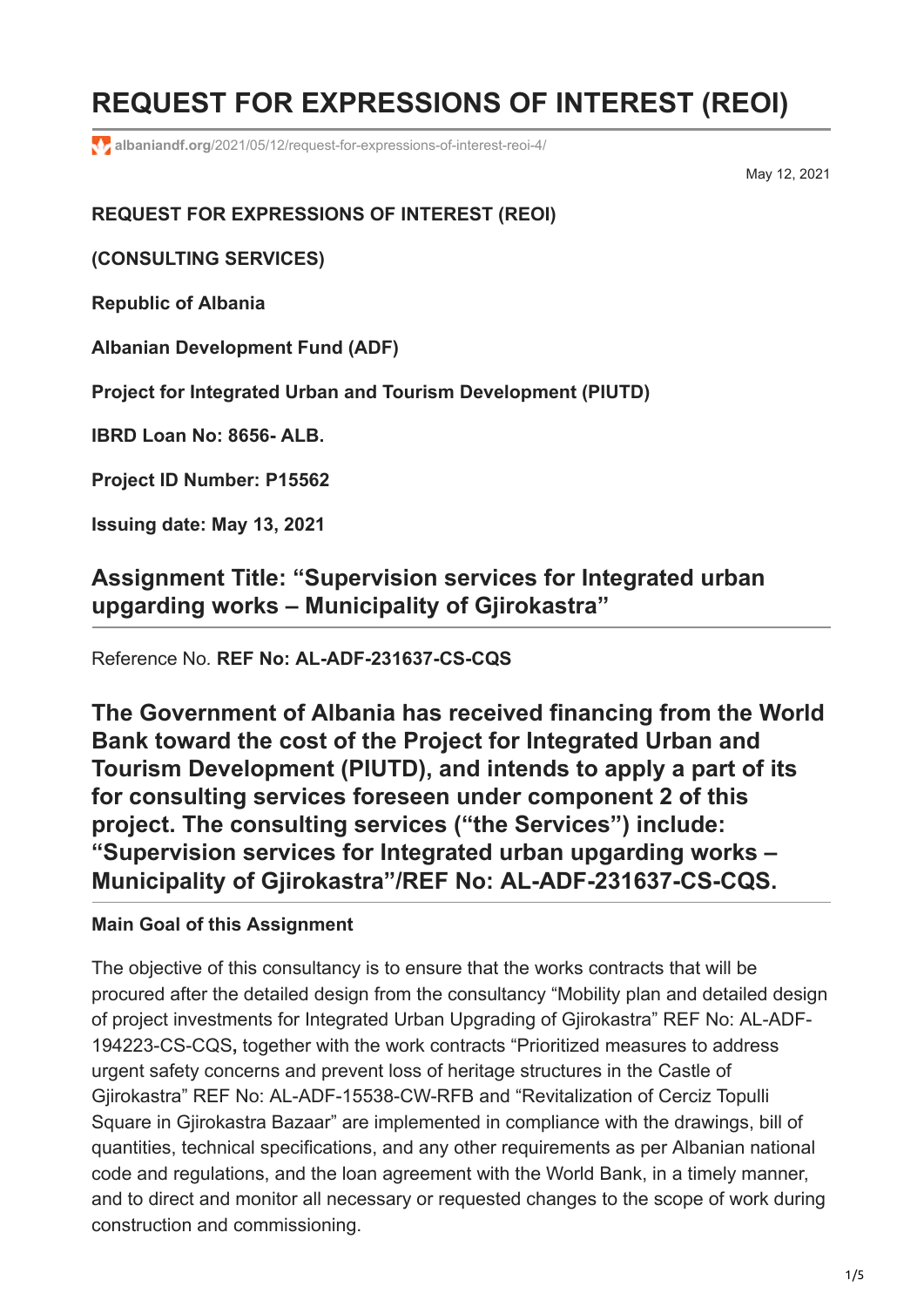In order to achieve the specific objectives, the Consultant shall carry out activities listed below.

The Consultant is expected to be proactive in identifying optimal solutions to reach the objectives of this contract and to identify any additional tasks and activities, which are desirable or necessary for the successful implementation of this assignment. It is up to the Consultant to prepare his own detailed organisation and methodology including all relevant particulars for all activities to ensure that they fulfil the general and specific requirements. In all tasks, the Consultant should follow the application of the World Bank Group Environmental Health and Safety Guidelines applicable to civil works.

The required services will include but are not limited to the supervision of Works contracts for the following package projects, or any other project that will be identified and aproved from ADF and the World Bank:

- Prioritized measures to address urgent safety concerns and prevent loss of heritage structures in the Castle of Gjirokastra;
- Revitalization of Cerciz Topulli Square in Giirokastra Bazaar;
- Civil works contracts for the projects designed under the consultancy service contract of: "Mobility plan and detailed design of project investments for Integrated Urban Upgrading of Gjirokastra" REF No: AL-ADF-194223-CS-CQS

## **The Supervision Service contract comprises 3 phases linked to project works as follow:**

- 1. Inception Phase;
- 2. Construction Phase;
- 3. Defects Liability Period.

During **Phase 1 "Inception phase"** the Consultant shall become familiar with all aspects of the project, works contract and project's environment, review the present Technical Specifications and all volumes of the Works contracts. The Consultant shall be aware on all relevant information available for the project and the stakeholders involved in the project. The Consultant shall visit all relevant institutions in order to ensure that the requirements of all parties to the project are taken into account.

The Consultant shall not change the project's specific objectives, but can adjust the means for achieving them. The Consultant shall present these adjustments for the Contracting Authority in good time with appropriate substantiation and shall record the agreed modifications in the Inception Report.

During **Phase 2 "Construction Phase" t**he Consultant The Consultant shall administer the contract and supervise the construction works, i.e. carry out duties of the Supervisor in accordance with the Special and General Conditions of the Works Contract. The Consultant will carry out, but not necessarily be limited to, the activities mentioned below.

- 1. Contract Administration and Management, Site Procedures
- 2. Design Review and Approval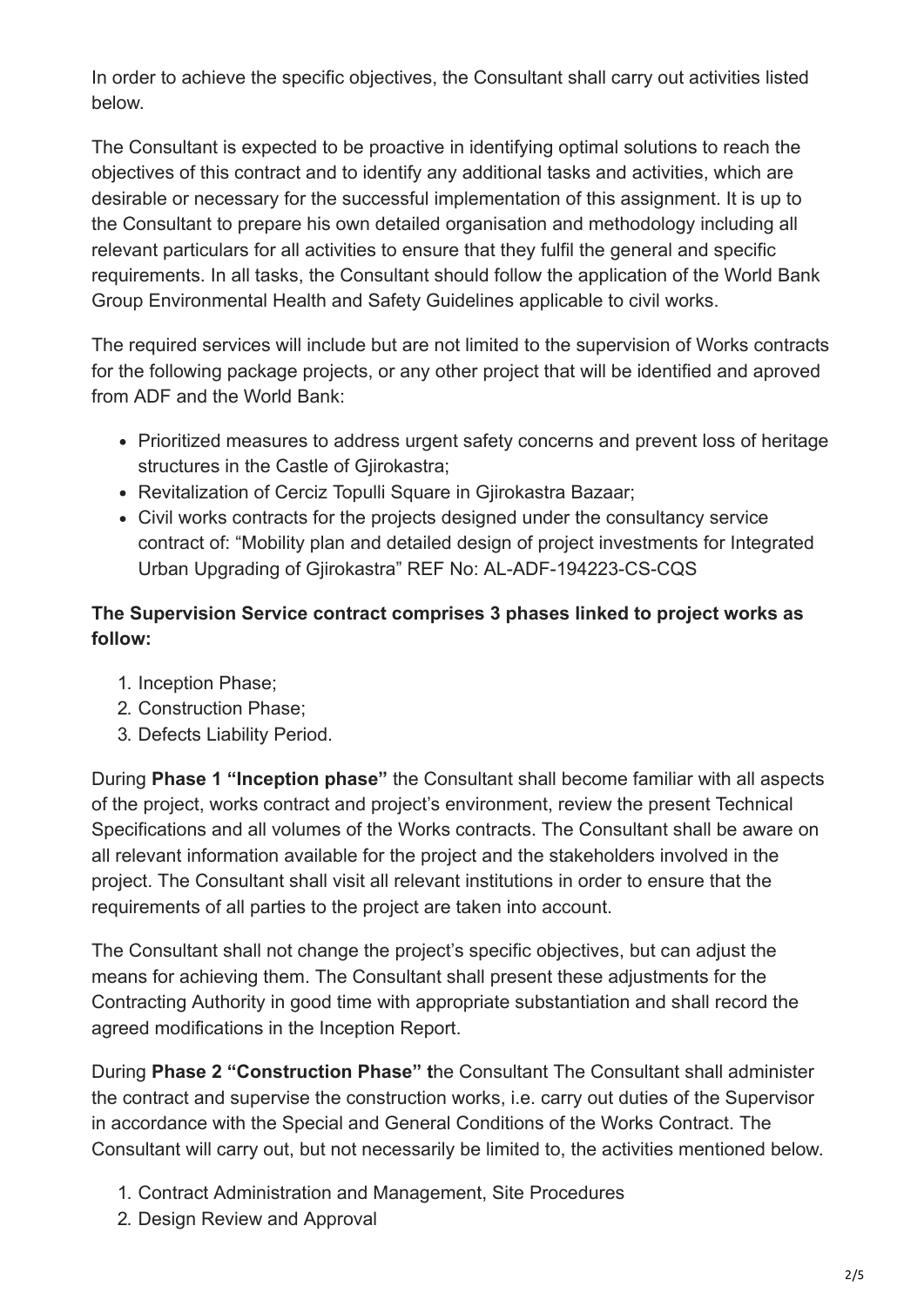Site Supervision:

- 1. Quality Control;
- 2. Measurements and Payments:
- 3. Safety and Records
- 1. Other activities;

During **Phase 3 "Defects Liability Period/(DLP)"** the Consultant shall carry out among others the following main duties:

- The consultant shall provide quarterly inspections reports during the 12 months of Defects Liability Period (content to be agreed on with the ADF/PCU);
- The consultant shall supervise, inspect and record completion of any outstanding work and remedy of defects after Provisional Acceptance has been issued.
- The Consultant shall undertake three intermediate inspections at approximately three-monthly intervals during the Defects Liability Period. In the event that the Employer calls the Consultant to the Works to deal with a particular defect at another time this shall be deemed to be one of the intermediate inspections. In addition to dealing with any particular defect all intermediate inspections shall cover the entire Works.
- The Consultant shall notify and instruct the Contractor accordingly of all defects found.
- Undertake the Final inspection at the end of DLP and issue the Final Acceptance **Certificate**
- On the expiry of the Defects Liability Period, the Consultant shall make the final inspection of the Works and issue the Final Acceptance Certificate in accordance with the Works Conditions of Contract.
- The final inspection shall be carried out in the presence of a representative from the Contractor, Contracting Authority and the Beneficiary.

**Albanian Development Fund (ADF)**, now invites eligible companies ("Consultants") to indicate their interest in providing the Services. Interested Consultants should provide information demonstrating that they have the required qualifications and relevant experience to perform the Services (Summary of relevant experience of the firm, description of similar assignments, experience in similar conditions, CV for the key personnel, letters of recommendation, etc

The Consultant shall provide an experienced construction supervision and contract administration team with proven technical and managerial competence and experience in the supervision of construction works under World Bank Conditions of Contractor and Albanian Legislation or internationally recognized contract conditions used by IFI's.

The working language of the project is English and Albanian language. All the team members assigned by the Consultant must possess proficiency in English language. Dayto-day communication language with the employees of municipalities, water, electrical, telecom and other utilities and local authorities will be either English or Albanian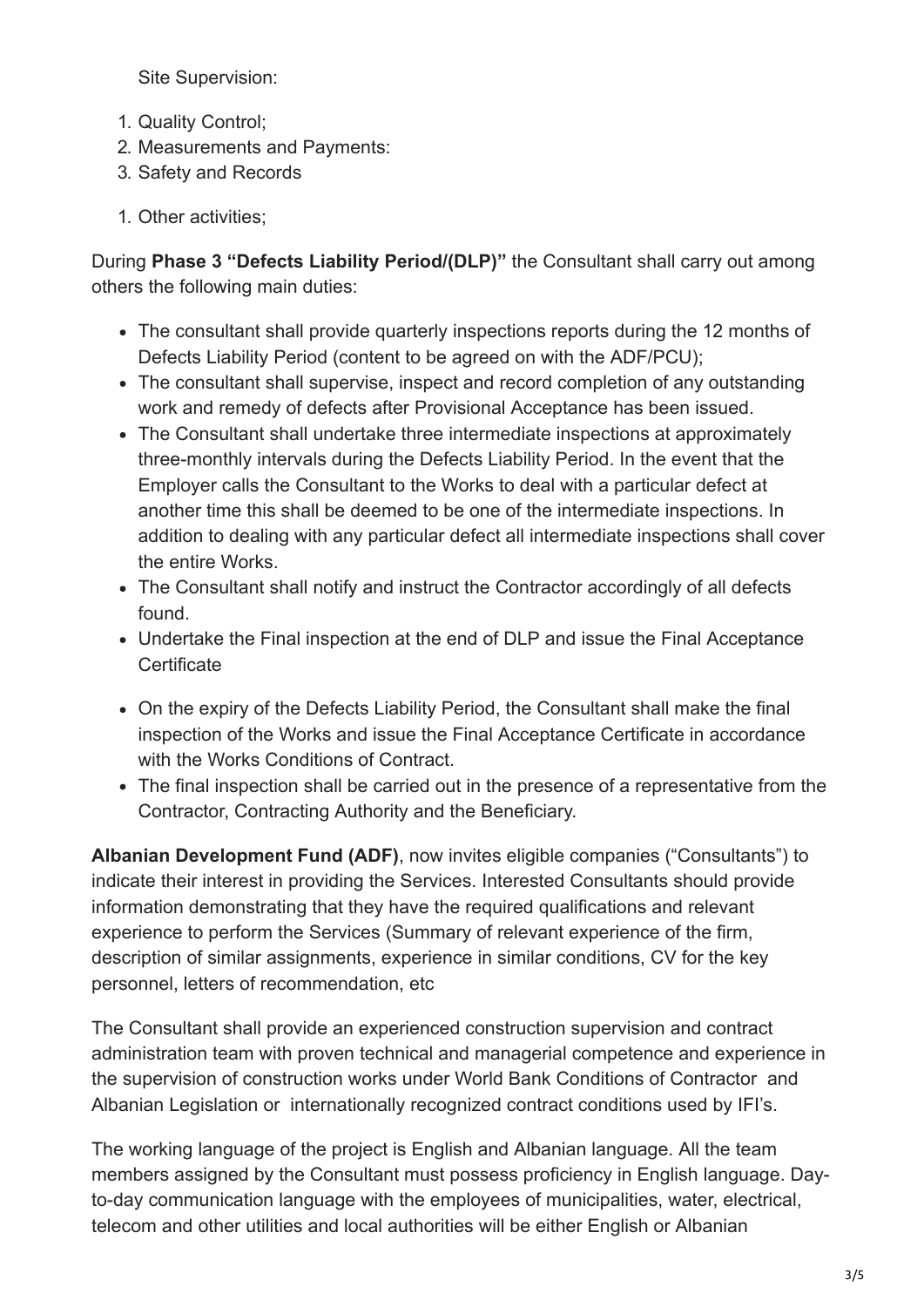language. An adequate number of Albanian speakers shall be assigned at the field level to ensure smooth communication among all participants, direct and indirect, of the Project.

All experts should work in the beneficiary country 100% of the contracted working days, unless specifically requested and approved by the Contracting Authority.

The following table indicates the required duration of the Key Staff positions. The 'Man Month' column indicates the minimum number of months which the staff member is expected to work for the project. The Consultant shall discuss with the Employer, during contract negotiations, regarding the mobilization and start date for each of the Key staff, providing detailed working plan for all staffs involved during the contract implementation.

The short-listing criteria are:

| No.          | <b>Evaluation Criterion</b>                                                                                                                                 | <b>Points</b> |
|--------------|-------------------------------------------------------------------------------------------------------------------------------------------------------------|---------------|
| 1.           | Overall experience of the firm in the field of assignment (number of<br>years)                                                                              | 30<br>points  |
| 2.           | Relevant Specific Experience in the field of the assignment and Number<br>of assignments similar to ToRs successfully completed during the last 5<br>years. | 60<br>points  |
| 3.           | Availability of staff within the firm to perform the assignment                                                                                             | 10<br>points  |
| <b>TOTAL</b> |                                                                                                                                                             | 100<br>points |

The consultant should have a multi-disciplinary team of **7 key staff** professional and technical personal will be required for the execution of the project as follow:

**KE-1/Team Leader ("Supervisor's Representative")**

**KE-2/Site Supervision Engineer – Civil Engineer**

**KE-3/ Material Engineer**

 **KE-4/ Quantity Surveyor/Engineer**

**KE-5/ Environmental, Social and Occupational Health and Safety**

**KE-6/Archaeologist/Cultural heritage expert**

**KE-7/Architect Restorer**

The attention of interested Consultants is drawn to paragraph 1.9 of the World Bank's *[Guidelines: Selection and Employment of Consultants by World Bank Borrowers](http://www.worldbank.org/html/opr/consult/contents.html)* (January 2011, revised July 2014), setting forth the World Bank's policy on conflict of interest.